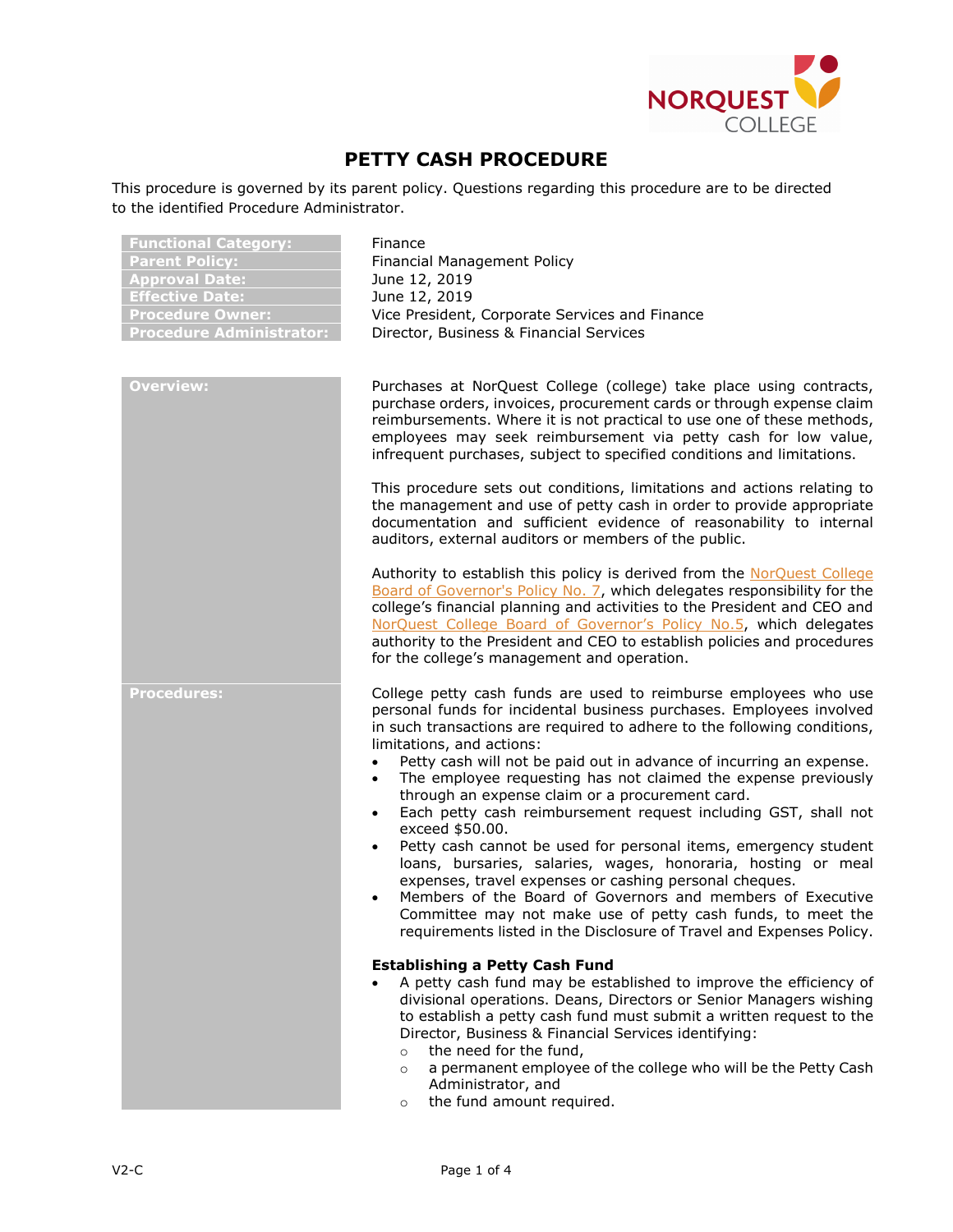

- Each petty cash fund may not exceed \$600.00.
- The Director, Business & Financial Services will advise the requestor within 10 business days whether the request is approved.
- Once a petty cash fund has been approved, the Petty Cash Administrator requests the funds by completing a [Cheque Request](http://theq.norquest.ca/Departments/IPBMFS/Public-Documents/Forms/Cheque-Request-used-in-PeopleSoft.aspx) and submitting the original signed Cheque Request along with the Business & Financial Services Director's approval to Accounts Payable.
- Accounts Payable will produce and deliver a cheque to the Petty Cash Administrator, who will then cash the cheque with the Office of the Registrar or at the bank and place the funds in a cash box (see requirements below).
- A cash box may be acquired through the submission of a requisition to the Procurement and Contract Management Team.
- Petty cash funds are subject to periodic unannounced audits.
	- o The Assistant Controller, Business & Financial Services reserves the right to close the petty cash fund or transfer the fund to a new Petty Cash Administrator when a petty cash internal audit discovers procedural non-compliance or misuse of the petty cash fund.

## **Petty Cash Fund Security**

- The cash box holding the petty cash fund must be a locked container and kept in a locked cabinet or safe to which unauthorized access is controlled.
- Access to the cash box must be limited to the Petty Cash Administrator.
- Petty cash funds must be kept separate from personal funds and other collected revenue.
- Handling of petty cash should be done in a secure location, away from public viewing.

## **Reimbursing Expenses**

- Employees seeking reimbursement for college expenses are to complete a [Petty Cash Voucher Form,](http://theq.norquest.ca/Departments/IPBMFS/Public-Documents/Forms/Petty-Cash-Voucher-Form.aspx) attach original receipts, obtain approval from an appropriate signing authority<sup>[1](#page-1-0)</sup> and submit these documents to the Petty Cash Administrator.
- A receipt must show the full details of a transaction:
	- o Generally, this will be in the form of an original itemized receipt, invoice, or sales slip. Point of sale terminal receipts that do not show transaction details will not be accepted.
	- o Where an original receipt is not itemized or not available, a [No](http://theq.norquest.ca/Departments/IPBMFS/Public-Documents/Forms/No-Receipt-Declaration-Form.aspx)  [Receipt Declaration Form](http://theq.norquest.ca/Departments/IPBMFS/Public-Documents/Forms/No-Receipt-Declaration-Form.aspx) is to be submitted to document the detail/s of the purchase.
- When petty cash disbursements are made, the Petty Cash Voucher Form is to be completed and placed into the cash box along with associated receipts to replace the money that is taken out. The Petty Cash Administrator is responsible for ensuring the cash on hand and the Petty Cash Voucher(s) equal the authorized amount of the petty cash fund at all times.
- All petty cash expenses must be submitted for reimbursement before the fiscal year end (i.e. June 30<sup>th</sup>).

<span id="page-1-0"></span> $\frac{1}{1}$  $1$  Refer to the Signing Authority Policy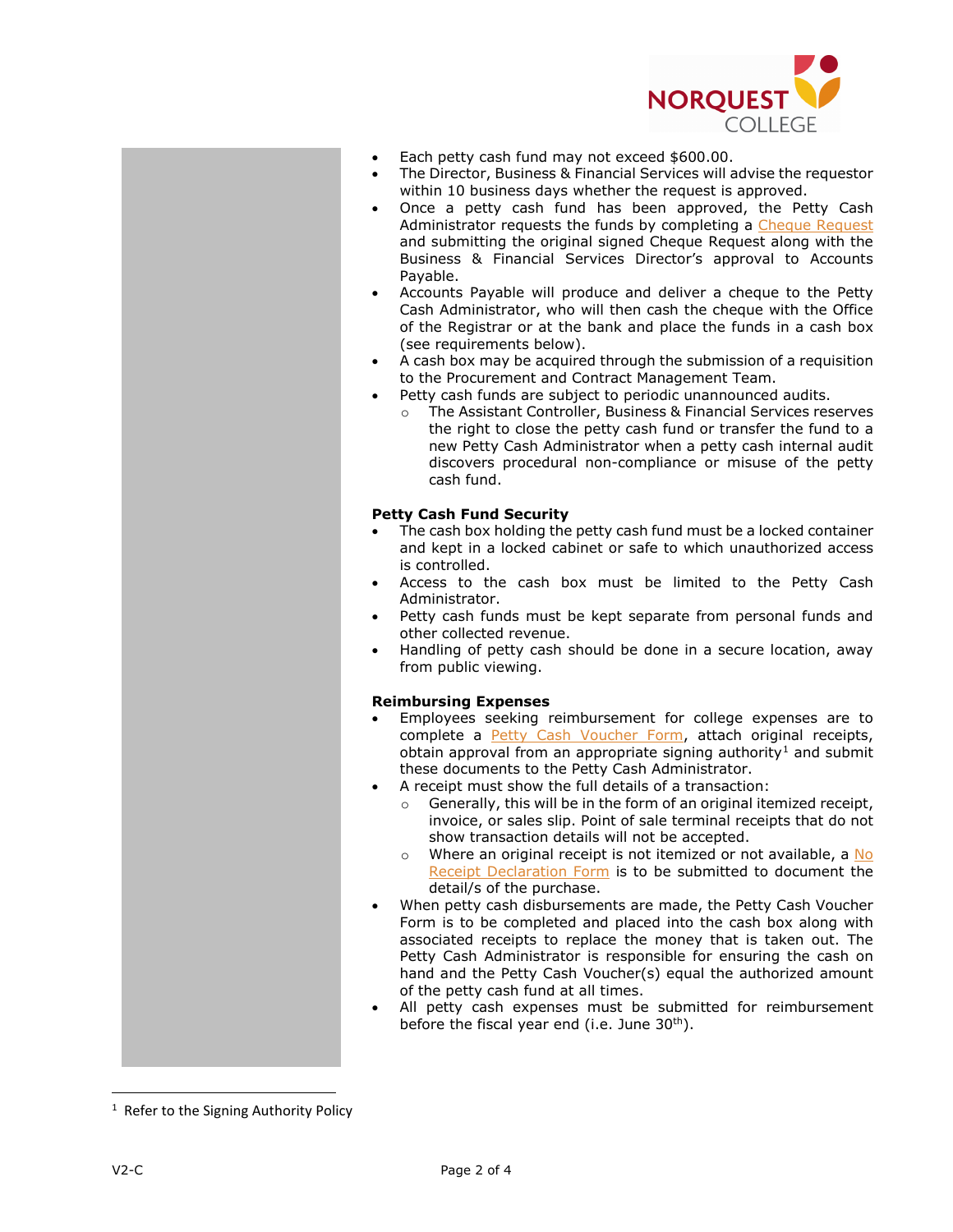

- Petty cash funds are to be replenished and/or reconciled a minimum of twice per fiscal year.
- Petty cash funds may also be replenished at other times at the discretion of the Petty Cash Administrator.
- When replenishing the petty cash fund, the Petty Cash Administrator is required to submit a completed Cheque Request along with a completed [Petty Cash Voucher Reconciliation](http://theq.norquest.ca/Departments/IPBMFS/Public-Documents/Forms/Petty-Cash-Voucher-Reconciliation.aspx) to Accounts Payable with the associated Petty Cash Voucher Forms and receipts and any other supporting documents. A copy of the Cheque Request is to be retained by the Petty Cash Administrator for reference until the reimbursement cheque is received.
- Should an ineligible expense be reimbursed, Accounts Payable will advise the Petty Cash Administrator of the issue and will adjust the amount provided to replenish the petty cash fund accordingly.
- The Petty Cash Administrator is to recover the funds from the employee for the ineligible expense and may engage their Manager as required

## **Changing Petty Cash Fund Administrator**

- If a Petty Cash Administrator is temporarily absent, he or she must either designate a temporary Petty Cash Administrator via written consent approved by their Manager and communicated to Accounts Payable or defer reimbursement transactions until the Petty Cash Administrator returns.
- If a permanent transfer is required, the existing Petty Cash Administrator replenishes the petty cash fund so that the fund has the established amount of cash on hand. The existing Petty Cash Administrator notifies **AccountsPayable@norquest.ca**, and the existing and new Petty Cash Administrators and their Manager must sign off a memorandum prepared by Accounts Payable as evidence of the completion of the transfer.
- Where the existing Petty Cash Administrator is not available to transfer the responsibility for the petty cash fund to the new Petty Cash Administrator; the Manager or next level upwards in authority is to perform this step.

**Definitions: Employee:** includes a person who is engaged by NorQuest College to perform a service in accordance with existing terms and conditions of employment, employment contracts or collective agreements.

> Petty Cash: a small amount of cash kept on hand for providing immediate reimbursement to employees for miscellaneous small expenses.

> Petty Cash Administrator: a permanent employee of the college who has been authorized to make payments from a petty cash fund and who is directly responsible for the administration of the fund.

**Related NorQuest College Information:**

- [Cheque Request](http://theq.norquest.ca/Departments/IPBMFS/Public-Documents/Forms/Cheque-Request-used-in-PeopleSoft.aspx)
- [Disclosure of Travel and Expenses Policy](https://www.norquest.ca/about-us/policies-procedures/finance/disclosure-of-travel-and-expenses-policy.aspx)
- [Financial Management Policy](https://www.norquest.ca/about-us/policies-procedures/finance/financial-management-policy.aspx)
- [No Receipt Declaration Form](http://theq.norquest.ca/Departments/IPBMFS/Public-Documents/Forms/No-Receipt-Declaration-Form.aspx)
- [Petty Cash Voucher Form](http://theq.norquest.ca/Departments/IPBMFS/Public-Documents/Forms/Petty-Cash-Voucher-Form.aspx)
- **[Petty Cash Voucher Reconciliation](http://theq.norquest.ca/Departments/IPBMFS/Public-Documents/Forms/Petty-Cash-Voucher-Reconciliation.aspx)**
- **[Signing Authority Policy](https://www.norquest.ca/about-us/policies-procedures/finance/signing-authority-policy.aspx)**